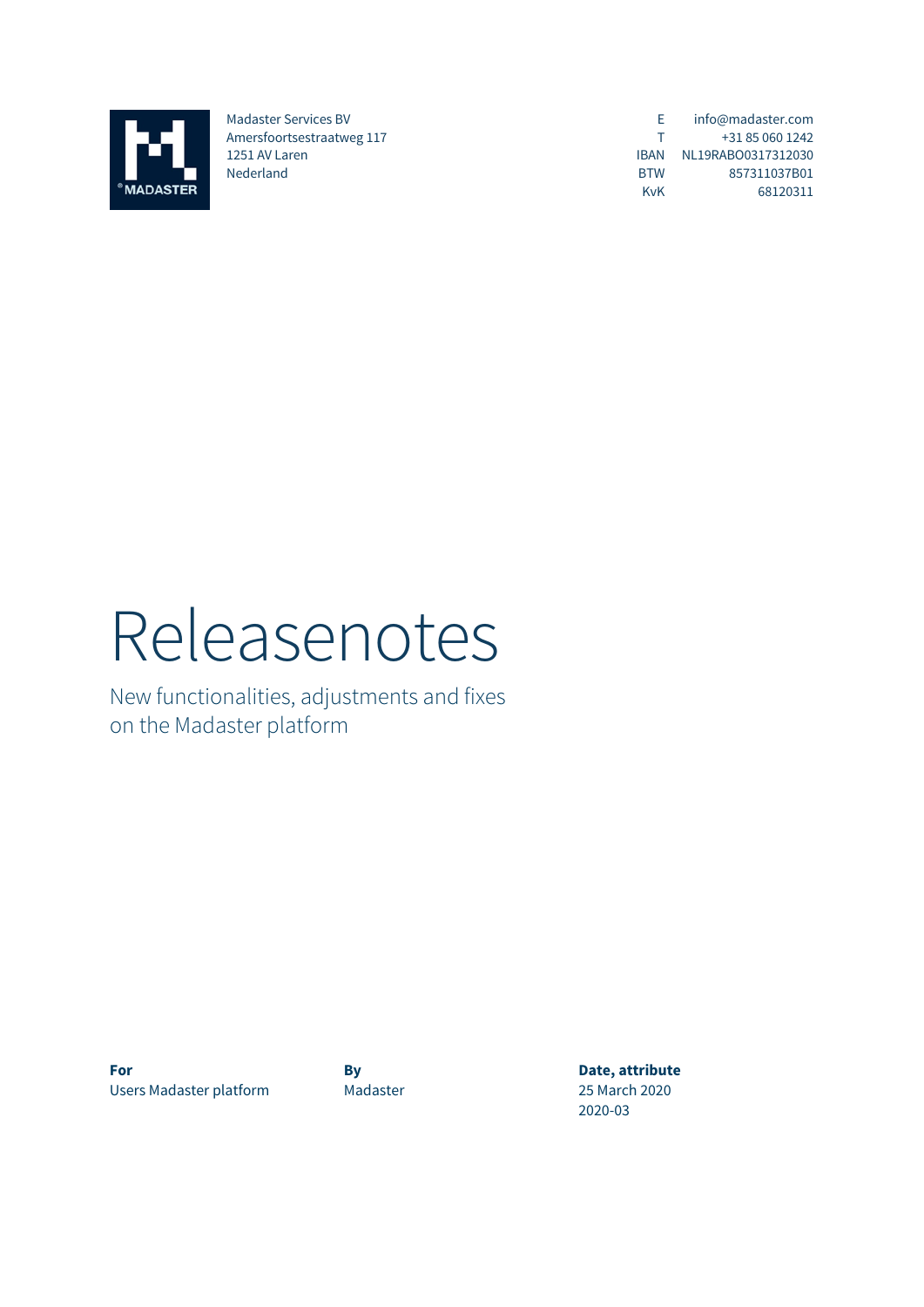## Contents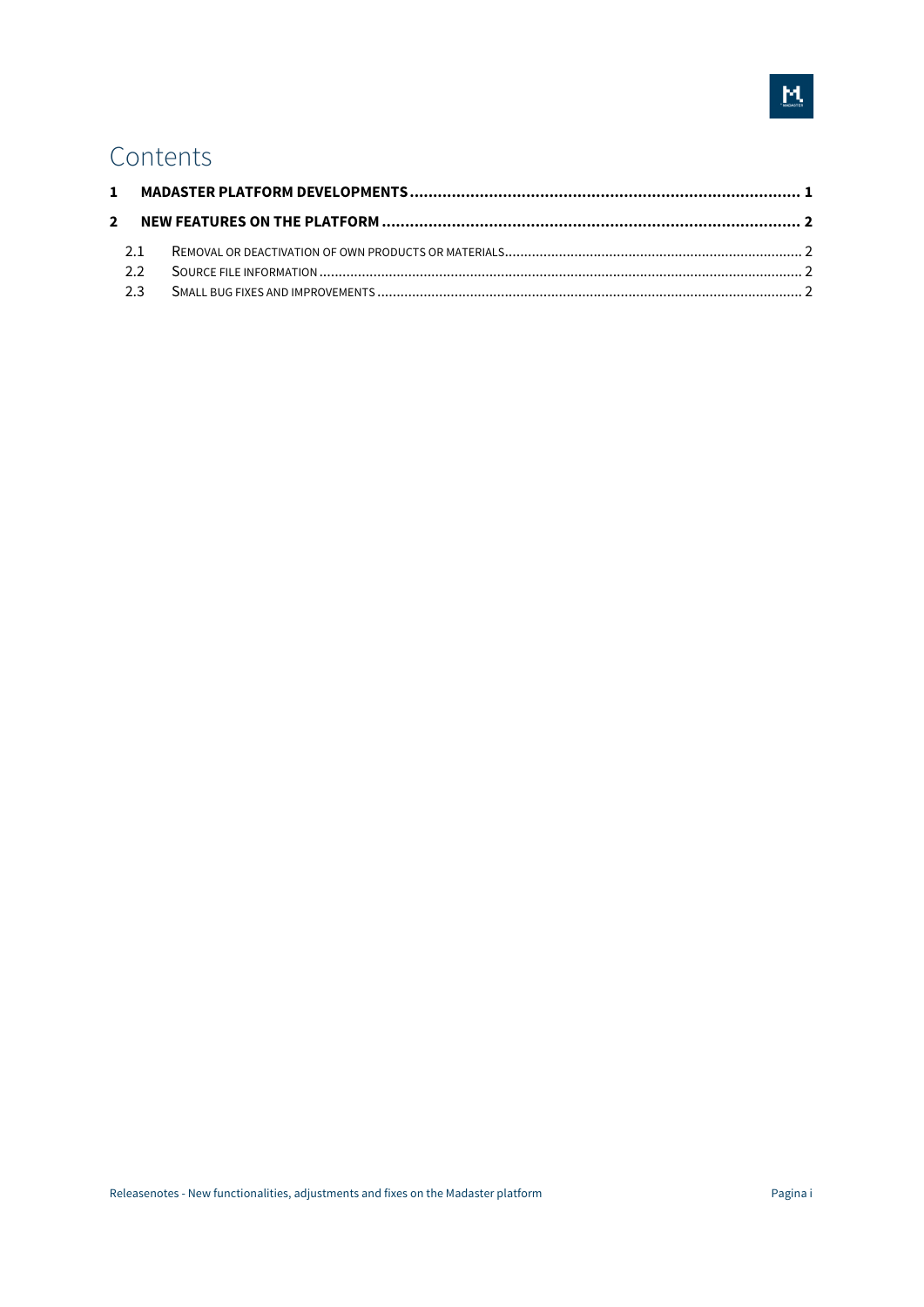## 1 Madaster platform developments

As you can see in our roadmap 2020, we are continuously working to improve the Madaster platform. Over the past period the Madaster team has optimized existing functionalities in sprints of three weeks and built several nice new functionalities. At the moment most of the work is being done in the UI, creating a flexible "structure" in Madaster, in which users can indicate how their account is organized. Based on this simple principle there are numerous adjustments that need to be made, with the adjustment of the UI as the most striking aspect. Behind the modification of the UI there are of course numerous other aspects, such as rights and roles.

The other major modification currently being worked on is the support of Table 3 of the NL\_SfB. This not only supports an import-table, it introduces a flexible structure of material classifications. The platform will be set up in such a way that other material classification systems can then also be supported, such as, for example, the EU classification from the EPD system.